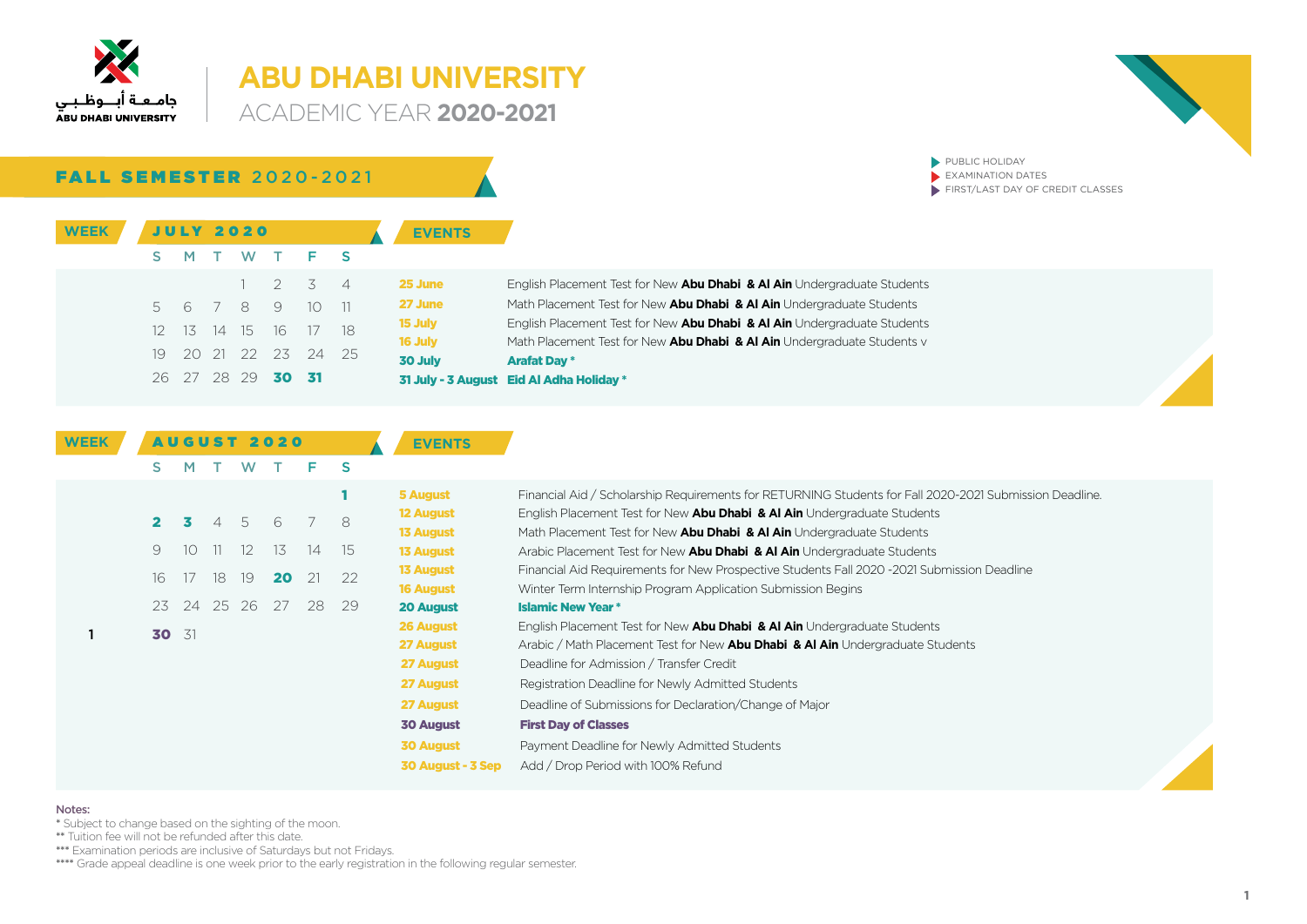

**ACADEMIC YEAR 2020-2021** 



**DUBLIC HOLIDAY** 

| <b>FALL SEMESTER 2020-2021</b> |             |   |                |                 |                       |       |                     | EXAMINATION DATES<br>FIRST/LAST DAY OF CREDIT CLASSES               |
|--------------------------------|-------------|---|----------------|-----------------|-----------------------|-------|---------------------|---------------------------------------------------------------------|
| <b>WEEK</b>                    |             |   |                |                 | <b>SEPTEMBER 2020</b> |       | <b>EVENTS</b>       |                                                                     |
|                                | м           |   | W.             |                 | F S                   |       |                     |                                                                     |
|                                |             |   | 2 3            |                 | 45                    |       | <b>3 September</b>  | Payment Deadline for Current Students                               |
| $\overline{2}$                 | 6 7         | 8 | - 9            | 10 <sup>°</sup> | $11 \t 12$            |       | 6 - 10 September    | Course Withdrawal Period with 75% Refund                            |
| 3                              | 13 14 15 16 |   |                | 17              | 18 -                  | - 19  | <b>13 September</b> | Orientation for Newly Admitted Male / Female Students               |
| 4                              |             |   | 20 21 22 23 24 |                 |                       | 25 26 |                     | <b>13 - 17 September</b> Course Withdrawal Period with 50% Refund** |
| 5                              | 27 28 29 30 |   |                |                 |                       |       | <b>20 September</b> | <b>Graduation Online Application Begins</b>                         |
|                                |             |   |                |                 |                       |       | 24 September        | Term A Course Withdrawal Deadline for Postgraduate Students         |

| <b>WEEK</b> |    |                 |     |       | OCTOBER 2020 |    |      | <b>EVENTS</b>          |                                                                                       |
|-------------|----|-----------------|-----|-------|--------------|----|------|------------------------|---------------------------------------------------------------------------------------|
|             | S. |                 |     | W     |              | F. | -S   |                        |                                                                                       |
|             |    |                 |     |       |              | 2  | 3    | 1 October              | Winter Term Internship Program Application Submission Deadline                        |
| 6           | 4  | -5              | 6   |       | 8            | 9  | 10   | <b>10 October</b>      | <b>Term A Postgraduate Last Day of Classes</b>                                        |
| 7           | 11 | 12 <sup>°</sup> | -13 | 14    | 15           | 16 | -17  | 11 - 13 October        | <b>Term A Postgraduate Final Exams Week ***</b>                                       |
| 8           | 18 | 19              | 20  | 21    | 22           | 23 | 24   | <b>15 October</b>      | Release of Mid-Semester Grades                                                        |
| 9           | 25 | 26              |     | 27 28 | 29           | 30 | - 31 | <b>15 October</b>      | Release of Final Grades for Term A Postgraduate Students ***                          |
|             |    |                 |     |       |              |    |      | <b>18 October</b>      | <b>Term B Postgraduate Classes Begins</b>                                             |
|             |    |                 |     |       |              |    |      | <b>18 - 19 October</b> | Term B PG Add / Drop Period with 100% Refund                                          |
|             |    |                 |     |       |              |    |      | <b>18 October</b>      | Release of the Winter 2020-2021 Term and Spring 2020-2021 Semester Schedules          |
|             |    |                 |     |       |              |    |      | <b>19 October</b>      | Deadline of Payment for Term B Postgraduate Students                                  |
|             |    |                 |     |       |              |    |      | 22 October             | Graduation Online Application Deadline                                                |
|             |    |                 |     |       |              |    |      | 25 October             | Grade Appeals Deadline for Spring 19-20 Semester and Sum 19-20 Term Final Grades **** |
|             |    |                 |     |       |              |    |      | 25 October             | Advising and Early Registration Begins                                                |
|             |    |                 |     |       |              |    |      | 29 October             | <b>Birthday of Prophet Muhammad</b>                                                   |

### Notes:

\* Subject to change based on the sighting of the moon.

\*\* Tuition fee will not be refunded after this date.

\*\*\* Examination periods are inclusive of Saturdays but not Fridays.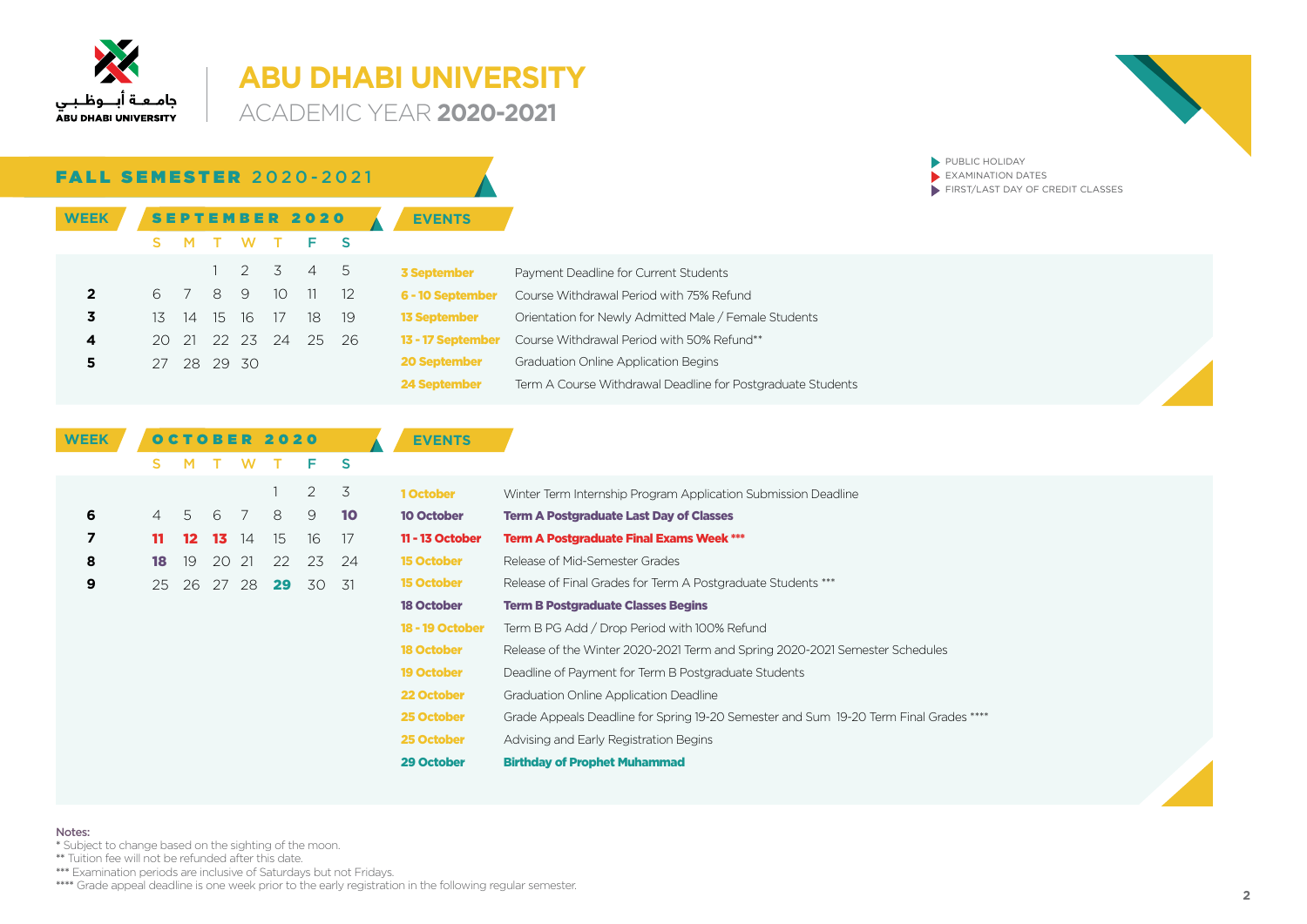

**ACADEMIC YEAR 2020-2021** 



 $\blacktriangleright$  PUBLIC HOLIDAY  $\overline{\phantom{a}}$  EXAMINATION DATES

 $\blacktriangleright$  FIRST/LAST DAY OF CREDIT CLASSES

FALL SEMESTER 2020-2021

| <b>WEEK</b> |             |             |       |                   | <b>NOVEMBER 2020</b> |      | <b>EVENTS</b>                                    |                                                                  |  |
|-------------|-------------|-------------|-------|-------------------|----------------------|------|--------------------------------------------------|------------------------------------------------------------------|--|
|             |             |             |       | M T W T           | $F-S$                |      |                                                  |                                                                  |  |
| 10          |             | 2 3 4       |       | 5                 | 6 7                  |      | <b>1 November</b>                                | Spring Semester Internship Program Application Submission Begins |  |
| 11          | $8^{\circ}$ | - 9         | 10 11 | $12 \overline{ }$ | 13                   | - 14 | <b>5 November</b>                                | Collection of Dean's List Certificate                            |  |
| 12          |             | 15 16 17 18 |       | -19               | 20 21                |      | <b>5 November</b>                                | Course Withdrawal Deadline (UG)                                  |  |
| 13          |             |             |       |                   | 22 23 24 25 26 27 28 |      | <b>12 November</b>                               | Course Withdrawal Deadline (PG Term B)                           |  |
|             |             |             |       |                   |                      |      | <b>28 November</b>                               | <b>Last Day of Classes</b>                                       |  |
|             |             | 29 30       |       |                   |                      |      | 29 November - 12 December Final Exams Period *** |                                                                  |  |

| <b>WEEK</b> |    |         |                |         | <b>DECEMBER 2020</b> | <b>EVENTS</b>      |                                                                    |
|-------------|----|---------|----------------|---------|----------------------|--------------------|--------------------------------------------------------------------|
|             | S. |         |                | M T W T | F S                  |                    |                                                                    |
|             |    |         |                |         | $1$ 2 3 4 5          | 1 December         | <b>Commemoration Day</b>                                           |
|             |    | 6 7 8 9 |                |         | 10 11 12             | 2 - 3 December     | <b>UAE National Day</b>                                            |
|             |    |         | 13 14 15 16 17 |         | 18 19                | 13 - 31 December   | <b>Fall Break</b>                                                  |
|             |    |         |                |         |                      | <b>14 December</b> | Final Grades Released****                                          |
|             |    |         |                |         | 20 21 22 23 24 25 26 | 24 December        | Spring Semester Internship Program Application Submission Deadline |
|             |    |         | 27 28 29 30 31 |         |                      |                    |                                                                    |

#### Notes:

\* Subject to change based on the sighting of the moon.

\*\* Tuition fee will not be refunded after this date.

\*\*\* Examination periods are inclusive of Saturdays but not Fridays.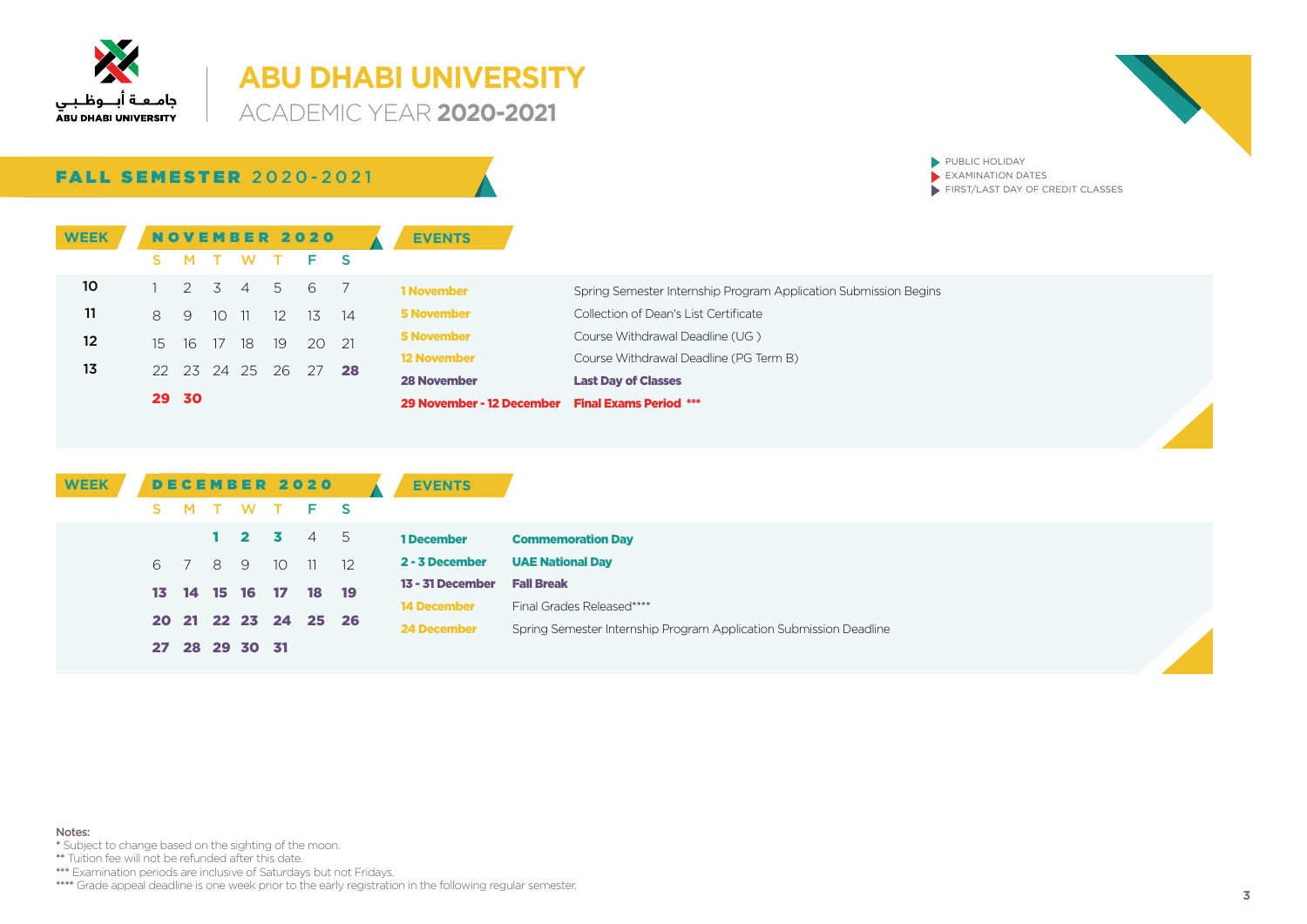

### **ABU DHABI UNIVERSITY ACADEMIC YEAR 2020-2021**



 $\blacktriangleright$  PUBLIC HOLIDAY  $\overline{\phantom{a}}$  EXAMINATION DATES

 $\blacktriangleright$  FIRST/LAST DAY OF CREDIT CLASSES

### WINTER SEMESTER 2020-2021

| <b>WEEK</b> |     |    |                |      | <b>DECEMBER 2020</b> | <b>EVENTS</b>      |                                                                                                                     |
|-------------|-----|----|----------------|------|----------------------|--------------------|---------------------------------------------------------------------------------------------------------------------|
|             |     |    |                |      | M T W T F S          |                    |                                                                                                                     |
|             |     |    |                |      | 1 2 3 4 5            | <b>30 December</b> | Arabic / English / Math Placement Test for New Abu Dhabi & Al Ain Undergraduate Students in Winter Term 2020 - 2021 |
|             | 6 7 | 89 |                | - 10 | $11 \t 12$           | <b>31 December</b> | Deadline of Admissions / Transfer Credit                                                                            |
|             |     |    |                |      | 13 14 15 16 17 18 19 | <b>31 December</b> | Deadline of Submission for Declaration / Change of Major                                                            |
|             |     |    |                |      |                      | <b>31 December</b> | Registration Deadline for Newly Admitted Students                                                                   |
|             |     |    |                |      | 20 21 22 23 24 25 26 |                    |                                                                                                                     |
|             |     |    | 27 28 29 30 31 |      |                      |                    |                                                                                                                     |

| <b>WEEK</b>    |                 |                |    |     | <b>JANUARY 2021</b> |    |          | <b>EVENTS</b>     |                                                                                                            |
|----------------|-----------------|----------------|----|-----|---------------------|----|----------|-------------------|------------------------------------------------------------------------------------------------------------|
|                | S.              | м              |    | W   |                     | F  | <b>S</b> |                   |                                                                                                            |
|                |                 |                |    |     |                     | 1  | 2        | 1 January         | <b>Gregorian New Year</b>                                                                                  |
|                | 3.              | $\overline{4}$ | 5  | -6  | 7                   | 8  | 9        | <b>3 January</b>  | <b>First Day of Classes</b>                                                                                |
| $\overline{2}$ | 10 <sup>°</sup> | 11             | 12 | 13  | 14                  | 15 | 16       | <b>3 January</b>  | Summer Term Internship Program Application Submission Begins                                               |
|                |                 |                |    |     |                     |    |          | 3 January         | Payment Deadline for Newly Admitted Students                                                               |
| 3              | 17              | 18             | 19 | 20  | 21                  | 22 | -23      | 3 - 4 January     | Add/Drop Period 100% Refund                                                                                |
| 4              | 24              | 25             | 26 | -27 | 28                  | 29 | 30       | 4 January         | Payment Deadline for Current Students                                                                      |
|                | 31              |                |    |     |                     |    |          | 5 - 6 January     | Course Withdrawal Period 75% Refund                                                                        |
|                |                 |                |    |     |                     |    |          | <b>6 January</b>  | Financial Aid/Scholarship requirements for RETURNING Students for Spring 2020/2021 Submission Begins       |
|                |                 |                |    |     |                     |    |          | <b>6 January</b>  | Financial Aid/Scholarship requirements for NEW Prospective Students for Spring 2020/2021 Submission Begins |
|                |                 |                |    |     |                     |    |          | 7 - 10 January    | Course Withdrawal Period 50% Refund**                                                                      |
|                |                 |                |    |     |                     |    |          | <b>17 January</b> | <b>Graduation Online Application Begins</b>                                                                |
|                |                 |                |    |     |                     |    |          | <b>28 January</b> | Release of Mid-Term Grades                                                                                 |
|                |                 |                |    |     |                     |    |          | 28 January        | Graduation Online Application Deadline                                                                     |

### Notes:

\* Subject to change based on the sighting of the moon.

\*\* Tuition fee will not be refunded after this date.

\*\*\* Examination periods are inclusive of Saturdays but not Fridays.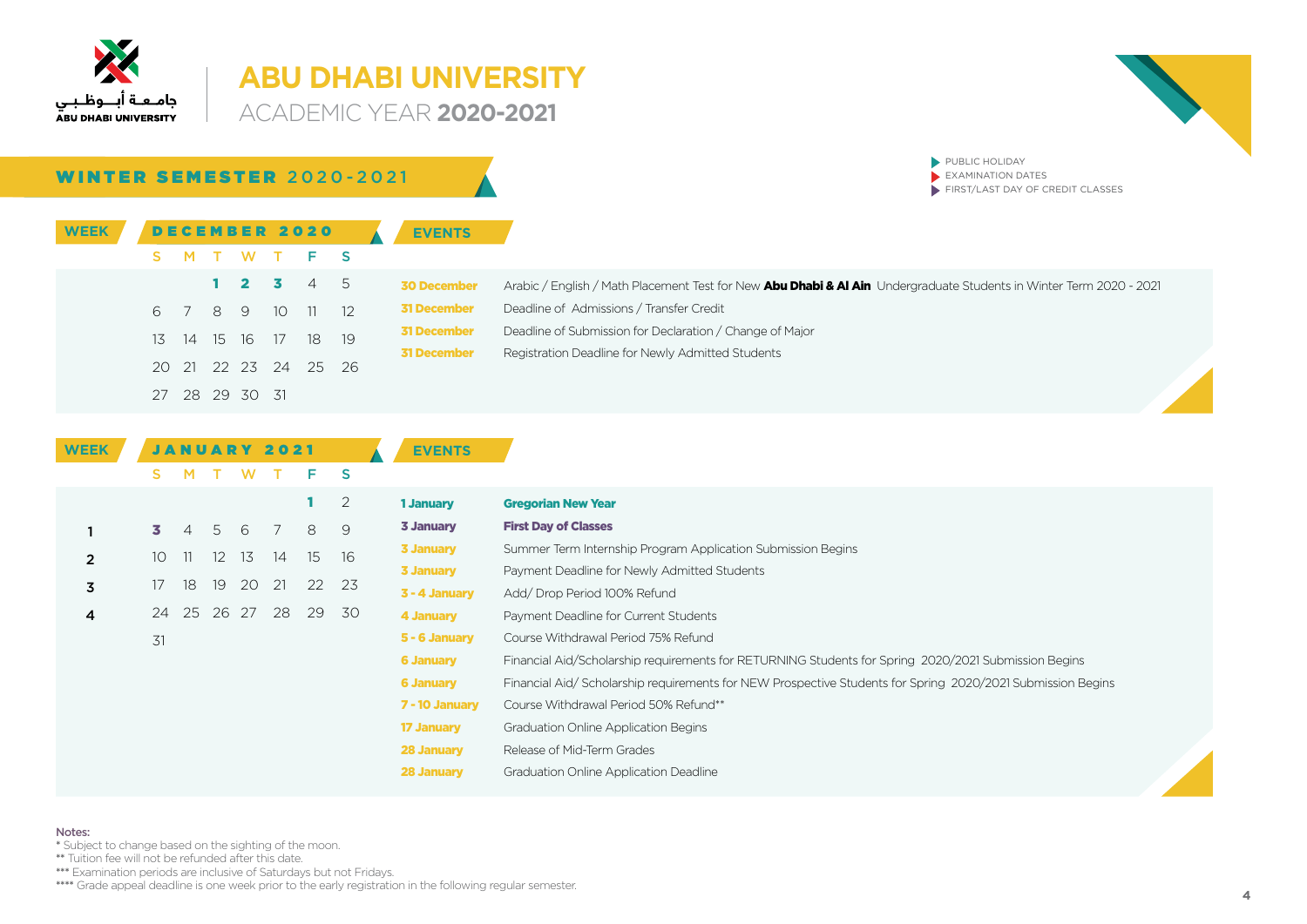

### **ABU DHABI UNIVERSITY ACADEMIC YEAR 2020-2021**

WINTER SEMESTER 2020-2021

 $\blacktriangleright$  PUBLIC HOLIDAY  $\blacktriangleright$  EXAMINATION DATES

 $\blacktriangleright$  FIRST/LAST DAY OF CREDIT CLASSES

| <b>WEEK</b> |    |      |               |       | <b>FEBRUARY 2021</b> |     |              | <b>EVENTS</b>      |                                                                                                          |
|-------------|----|------|---------------|-------|----------------------|-----|--------------|--------------------|----------------------------------------------------------------------------------------------------------|
|             |    |      |               | W     |                      | Е.  | <sub>S</sub> |                    |                                                                                                          |
| 5           |    |      | $\mathcal{P}$ | 3     | $\overline{4}$       | 5   | - 6          | <b>3 February</b>  | Course Withdrawal Deadline                                                                               |
| 6           |    | 8    | 9             | - 10  | -11-                 | 12  | -13          | <b>4 February</b>  | Financial Aid / Scholarship Requirements for RETURNING Students for Spring 2020/2021 Submission Deadline |
|             | 14 | 15   | 16            | 17    | 18                   | 19  | -20          | <b>11 February</b> | Financial Aid Requirements for NEW Prospective Students Spring 2020/2021 Submission Deadline             |
|             | 21 | $22$ |               | 23 24 | - 25                 | -26 | 27           | <b>13 February</b> | <b>Last Day of Classes</b>                                                                               |
|             | 28 |      |               |       |                      |     |              | 14 - 16 February   | <b>Final Exams Period***</b>                                                                             |
|             |    |      |               |       |                      |     |              | <b>18 February</b> | Final Grades Released****                                                                                |
|             |    |      |               |       |                      |     |              | 21 February        | Scholarships Requirements for NEW Prospective Students Spring 2020/2021 Submission Deadline              |
|             |    |      |               |       |                      |     |              | <b>25 February</b> | Summer Term Internship Program Application Submission Deadline                                           |

### **SPRING SEMESTER 2020-2021**

| <b>WEEK</b> |    |    |          |       |                | <b>FEBRUARY 2021</b> |      | <b>EVENTS</b>      |                                                                                                                |
|-------------|----|----|----------|-------|----------------|----------------------|------|--------------------|----------------------------------------------------------------------------------------------------------------|
|             |    |    |          | W.    |                |                      |      |                    |                                                                                                                |
|             |    |    | 2 3      |       | $\overline{4}$ | 56                   |      | <b>17 February</b> | Arabic / English / Math Placement Test for New Abu Dhabi & Al Ain Undergraduate Students in Spring 2020 - 2021 |
|             |    | 8  | - 9      | 10 11 |                | 12 <sup>2</sup>      | -13  | <b>18 February</b> | Deadline of Submissions for Declaration/Change of Major                                                        |
|             | 14 | 15 | 16 17    |       | 18             | 19                   | -20  | <b>18 February</b> | Admissions/Transfer Credit Deadline                                                                            |
|             | 21 |    | 22 23 24 |       | -25            | -26                  | - 27 | <b>18 February</b> | Registration Deadline for Newly Admitted Undergraduate Students                                                |
|             | 28 |    |          |       |                |                      |      | 21 February        | <b>First Day of Classes</b>                                                                                    |
|             |    |    |          |       |                |                      |      | 21 February        | Payment Deadline for Newly Admitted Students                                                                   |
|             |    |    |          |       |                |                      |      | 21 - 25 February   | Add/Drop Period with 100% Refund                                                                               |
|             |    |    |          |       |                |                      |      | <b>25 February</b> | Payment Deadline for Current Students                                                                          |
|             |    |    |          |       |                |                      |      |                    | <b>28 February - 4 March</b> Course Withdrawal Period with 75 % Refund                                         |

### Notes:

\* Subject to change based on the sighting of the moon.

\*\* Tuition fee will not be refunded after this date.

\*\*\* Examination periods are inclusive of Saturdays but not Fridays.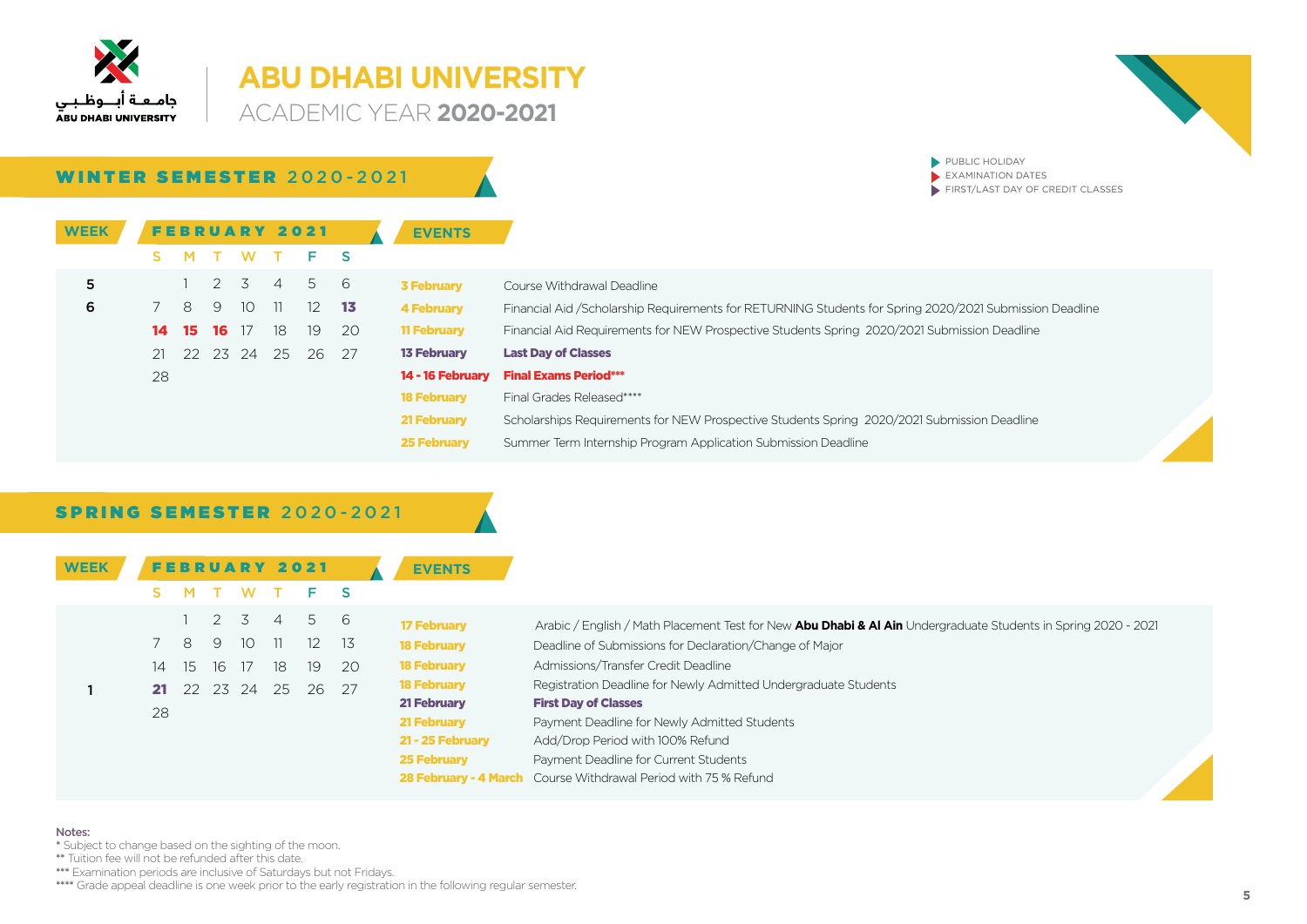

**ACADEMIC YEAR 2020-2021** 

 $\blacktriangleright$  PUBLIC HOLIDAY  $\blacktriangleright$  EXAMINATION DATES

 $\blacktriangleright$  FIRST/LAST DAY OF CREDIT CLASSES

### SPRING SEMESTER 2020-2021

| <b>WEEK</b>    |     |                |       | <b>MARCH 2021</b> |                |       |      | <b>EVENTS</b>       |                                                             |
|----------------|-----|----------------|-------|-------------------|----------------|-------|------|---------------------|-------------------------------------------------------------|
|                |     | M.             |       |                   |                | TWTFS |      |                     |                                                             |
| $\overline{2}$ |     | $\sim$ 1       | 2 3   |                   | $\overline{4}$ | 56    |      | 4 March             | Orientation for Newly Admitted Male / Female Students       |
| 3              | 7   | 8 <sup>2</sup> | -9    | - 10              | $-11$          | - 12  | - 13 | <b>7 - 11 March</b> | Course Withdrawal Period with 50% Refund**                  |
| 4              | 14  | - 15           | 16    | 17                | 18             | 19    | -20  | <b>18 March</b>     | Term A Course Withdrawal Deadline for Postgraduate Students |
| 5              |     |                |       |                   | 21 22 23 24 25 | -26-  | 27   | 21 March            | <b>Graduation Online Application Begins</b>                 |
|                | 28. | -29            | 30 31 |                   |                |       |      | 28 March - 10 April | <b>Spring Break</b>                                         |

| <b>WEEK</b> |     |     |              | <b>APRIL 2021</b> |     |             |    | <b>EVENTS</b>   |                                                                            |
|-------------|-----|-----|--------------|-------------------|-----|-------------|----|-----------------|----------------------------------------------------------------------------|
|             | S.  | м   |              | W                 |     | Е.          | -S |                 |                                                                            |
|             |     |     |              |                   |     | $2 \quad 3$ |    | <b>13 April</b> | First day of Ramadan *                                                     |
|             | 4   | 5   | 6            |                   | 8   | 9           | 10 | 17 April        | <b>Term A Postgraduate Last Day of Classes</b>                             |
| 6           | 11. | 12. | 13           | 14                | -15 | 16          | 17 | 18 - 20 April   | <b>Term A Postgraduate Final Exams Week ***</b>                            |
|             |     |     |              |                   |     |             |    | 22 April        | Term A PG Final Grades Released****                                        |
| 7           | 18  | 19  | <b>20</b> 21 |                   | 22  | 23 24       |    | 22 April        | <b>Graduation Online Application Deadline</b>                              |
| 8           |     |     |              | 25 26 27 28       | 29  | - 30        |    | 22 April        | Release of Mid-Semester Grades                                             |
|             |     |     |              |                   |     |             |    | 25 April        | <b>Term B First Day of Classes for Postgraduate Students</b>               |
|             |     |     |              |                   |     |             |    | 25 - 26 April   | Term B PG Add/Drop Period with 100% Refund                                 |
|             |     |     |              |                   |     |             |    | 25 April        | Release of the Summer 2020-2021 Term and Fall 2021-2022 Semester Schedules |
|             |     |     |              |                   |     |             |    | 26 April        | Deadline of Payment for Term B Postgraduate Students                       |

#### Notes:

- \* Subject to change based on the sighting of the moon.
- \*\* Tuition fee will not be refunded after this date.

\*\*\*\* Examination periods are inclusive of Saturdays but not Fridays.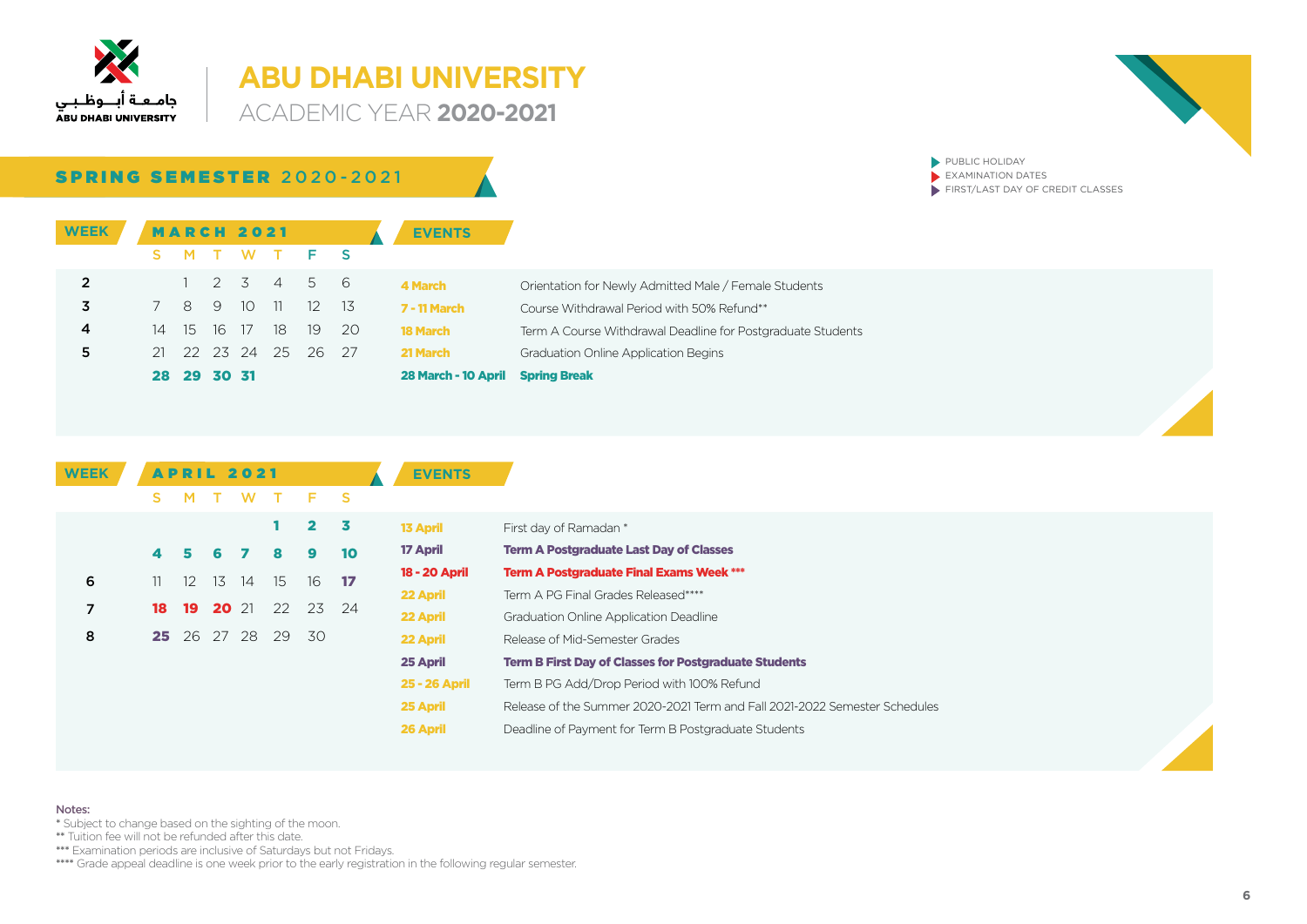

**ACADEMIC YEAR 2020-2021** 



### SPRING SEMESTER 2020-2021

| <b>WEEK</b> | s             | <b>MAY 2021</b><br>M | T W |                         | T F S                |    |          | <b>EVENTS</b>         |
|-------------|---------------|----------------------|-----|-------------------------|----------------------|----|----------|-----------------------|
|             |               |                      |     |                         |                      |    | 1        | 2 May                 |
| 9           | $\mathcal{P}$ |                      |     |                         | 3 4 5 6 7            |    | 8        | 2 May<br>3 May        |
| 10<br>11    | 9<br>16       | 10<br>17             |     | $11 \t12 \t13$<br>18 19 | 20 21                | 14 | 15<br>22 | 9 May                 |
| 12          |               |                      |     |                         | 23 24 25 26 27 28 29 |    |          | 12 May<br>13 - 15 May |
|             | 30 31         |                      |     |                         |                      |    |          | 20 May                |

| 2 May       | Grade Appeals Deadline for Fall 2020-2021 Semester and Winter 2020-2021 Term Final Grades **** |
|-------------|------------------------------------------------------------------------------------------------|
| 2 May       | Advising and Early Registration for Students Begins                                            |
| 3 May       | Fall Semester 2021-2022 Internship Program Application Submission Begins                       |
| 9 May       | Collection of Dean's list Certificate                                                          |
| 12 May      | Course Withdrawal Deadline (UG)                                                                |
| 13 - 15 Mav | <b>Eid Al Fitr Holiday*</b>                                                                    |
| 20 May      | Course Withdrawal Deadline Term B Postgraduate Students                                        |
| 31 May      | Fall Semester 2021-2022 Internship Program Application Submission Deadline                     |
|             |                                                                                                |

 $\blacktriangleright$  PUBLIC HOLIDAY  $\blacktriangleright$  EXAMINATION DATES

 $\blacktriangleright$  FIRST/LAST DAY OF CREDIT CLASSES

| <b>WEEK</b> |    |          |              | <b>JUNE 2021</b> |                      |                |                   | <b>EVENTS</b>      |                              |
|-------------|----|----------|--------------|------------------|----------------------|----------------|-------------------|--------------------|------------------------------|
|             | S. |          |              |                  | MTWTFS               |                |                   |                    |                              |
| 13          |    |          | $\mathbf{1}$ | 2 3              |                      | 4 5            |                   | 6 June             | <b>Last Day of Classes</b>   |
|             |    | 6 7 8 9  |              |                  | - 10                 | $\blacksquare$ | $\blacksquare$ 12 | <b>7 - 16 June</b> | <b>Final Exams Period***</b> |
|             |    |          |              | 13 14 15 16 17   |                      | 18             | - 19              | 17 June            | Summer Break Begins          |
|             |    |          |              |                  |                      |                |                   | 19 June            | Final Grades Released****    |
|             |    |          |              |                  | 20 21 22 23 24 25 26 |                |                   |                    |                              |
|             | 27 | 28 29 30 |              |                  |                      |                |                   |                    |                              |

#### Notes:

- \* Subject to change based on the sighting of the moon.
- \*\* Tuition fee will not be refunded after this date.

\*\*\*\* Examination periods are inclusive of Saturdays but not Fridays.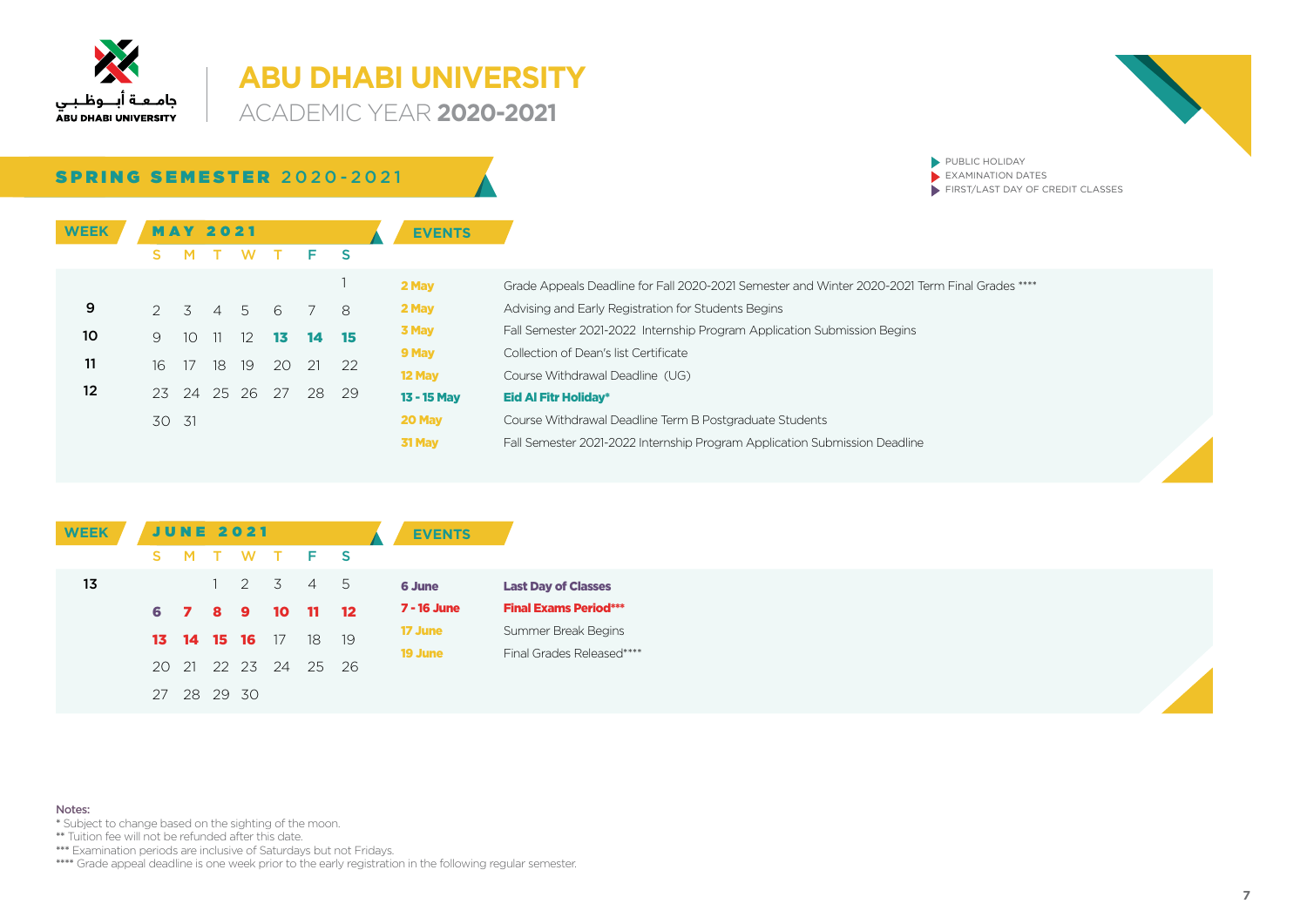

### **ABU DHABI UNIVERSITY ACADEMIC YEAR 2020-2021**

**SUMMER SEMESTER 2020-2021** 

 $\blacktriangleright$  PUBLIC HOLIDAY  $\blacktriangleright$  EXAMINATION DATES  $\blacktriangleright$  FIRST/LAST DAY OF CREDIT CLASSES

| JUNE 2021 |          |    |                 |                            |                |                   | <b>EVENTS</b>       |                                                                                                                |
|-----------|----------|----|-----------------|----------------------------|----------------|-------------------|---------------------|----------------------------------------------------------------------------------------------------------------|
| s.        |          |    | W               |                            | F.             | <b>S</b>          |                     |                                                                                                                |
|           |          |    | 2               | 3                          | $\overline{4}$ | -5                | <b>16 June</b>      | Arabic / English / Math Placement Test for New Abu Dhabi & Al Ain Undergraduate Students in Summer 2020 - 2021 |
| 6         |          | 8  | 9               | 10                         | 11             | $12 \overline{ }$ | <b>17 June</b>      | Deadline of Submissions for Declaration/Change of Major                                                        |
|           |          |    |                 |                            |                |                   | <b>17 June</b>      | Deadline for Admissions/Transfer Credit                                                                        |
|           |          |    |                 |                            |                |                   | <b>17 June</b>      | Registration Deadline for Newly Admitted Students                                                              |
|           |          |    |                 |                            |                |                   | 20 June             | <b>First Day of Classes</b>                                                                                    |
|           |          |    |                 |                            |                |                   | 20 June             | Payment Deadline for Newly Admitted Students                                                                   |
|           |          |    |                 |                            |                |                   | <b>20 - 21 June</b> | Add/Drop Period 100% Refund                                                                                    |
|           |          |    |                 |                            |                |                   | 21 June             | Payment Deadline for Current Students                                                                          |
|           |          |    |                 |                            |                |                   | 22 - 23 June        | Course Withdrawal Period 75% Refund                                                                            |
|           |          |    |                 |                            |                |                   | 23 June             | Financial Aid/Scholarship Requirements for RETURNING Students for Fall 2021/2022 Submission Begins             |
|           |          |    |                 |                            |                |                   | 23 June             | Financial Aid/Scholarship Requirements for NEW Prospective Students for Fall 2021/2022 Submission Begins       |
|           |          |    |                 |                            |                |                   | 24 - 27 June        | Course Withdrawal Period 50% Refund**                                                                          |
|           | 13<br>20 | 14 | 15<br>$\sim$ 21 | 16<br>22 23<br>27 28 29 30 | 17<br>24       | 18<br>25          | 19<br>-26           |                                                                                                                |

| <b>WEEK</b> |                |                   |    | <b>JULY 2021</b> |      |                  |      | <b>EVENTS</b>       |                                                                                                       |
|-------------|----------------|-------------------|----|------------------|------|------------------|------|---------------------|-------------------------------------------------------------------------------------------------------|
|             |                |                   |    | <b>W</b>         |      | $F-S$            |      |                     |                                                                                                       |
|             |                |                   |    |                  |      | $2 \overline{3}$ |      | 4 July              | <b>Graduation Online Application Begins</b>                                                           |
| 3           | $\overline{4}$ | 5                 | 6  |                  | 8    | 9                | - 10 | 15 July             | Release of Mid-Term Grades                                                                            |
| 4           |                | $12 \overline{ }$ | 13 | 14               | - 15 | 16 17            |      | 19 July             | <b>Arafat Day *</b>                                                                                   |
|             | 18             | 19                |    | 20 21            | 22   | 23 24            |      | <b>20 - 22 July</b> | Eid Al Adha Holiday *                                                                                 |
| 5           |                |                   |    | 25 26 27 28      | - 29 | 30 31            |      | 22 July             | Financial Aid /Scholarship Requirements for RETURNING Students for Fall 2021/2022 Submission Deadline |
|             |                |                   |    |                  |      |                  |      | 24 July             | <b>Graduation Online Application Deadline</b>                                                         |
|             |                |                   |    |                  |      |                  |      | 28 July             | Course Withdrawal Deadline                                                                            |

### Notes:

\* Subject to change based on the sighting of the moon.

\*\* Tuition fee will not be refunded after this date.

\*\*\* Examination periods are inclusive of Saturdays but not Fridays.